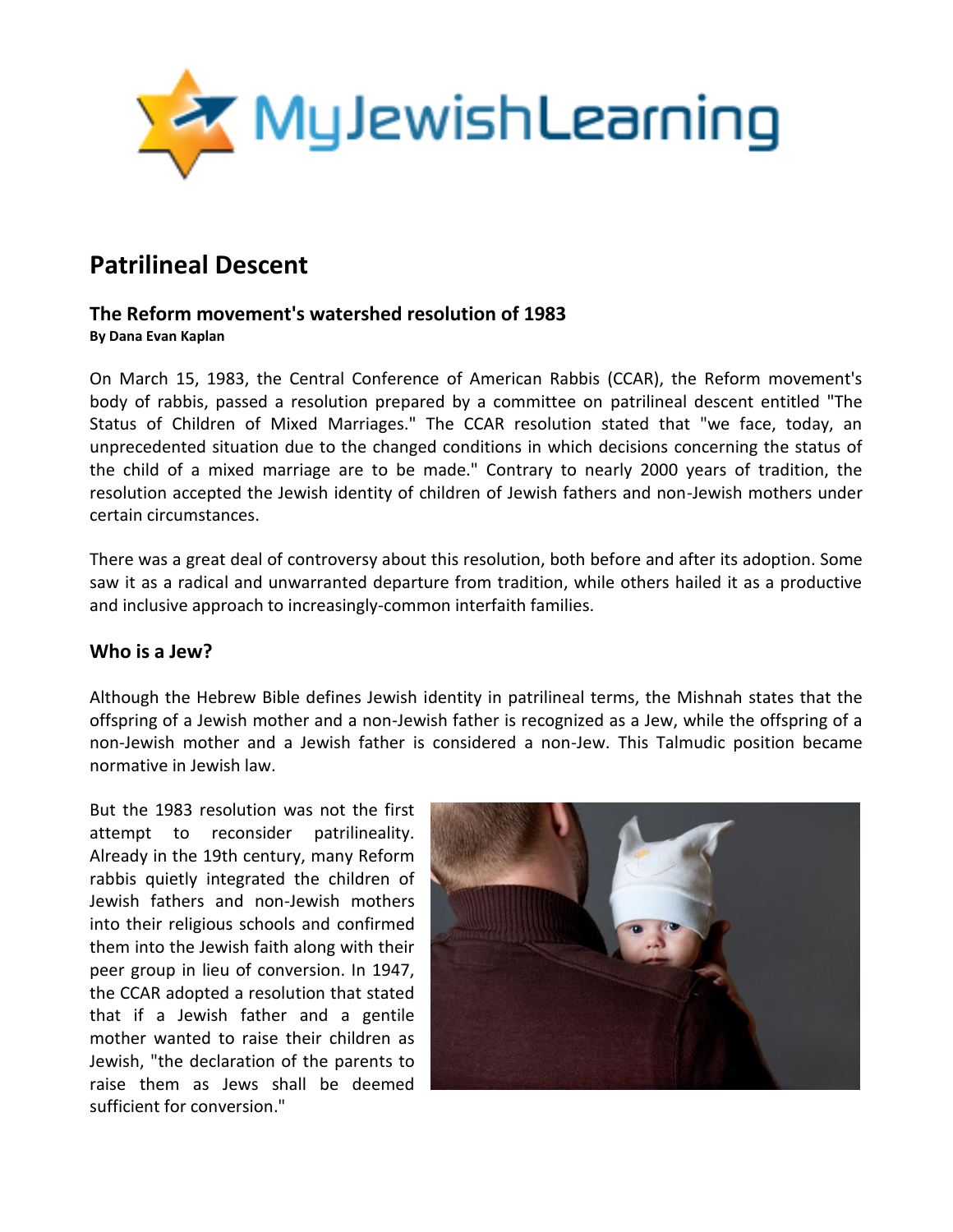This recommendation had a somewhat different implication then the 1983 resolution in that the parents were "converting" their children, but the social impact was virtually identical. The insistence on a "conversion" was dropped completely in the 1961 CCAR Rabbi's Manual. "Reform Judaism accepts a child... as Jewish without a formal conversion if he attends a Jewish school and follows a course of study leading to confirmation." However, the manual simply offered guidance to rabbis and did not carry the weight of full-fledged resolution.

# **A Pivotal Change**

By 1983, the CCAR was ready to spell out the patrilineal descent resolution in greater detail. By this time there was a broad based commitment to egalitarianism. To many, it seemed unnecessarily biased to accept the child of a Jewish mother and a gentile father as Jewish while rejecting the child of a Jewish father and a gentile mother. It seemed unfair that children of Jewish mothers who had no Jewish education were being given automatic recognition while children of Jewish fathers who received intense Jewish upbringings were not. Even more importantly, the rising intermarriage rate made it imperative that the net of Jewish identity be cast as widely as possible.

Rabbi Alexander Schindler, the President of the Union of American Hebrew Congregations (UAHC), decided that the Reform movement needed to act, and he urged his fellow Reform rabbis to pass a resolution accepting patrilineal children as Jewish. He believed this would preserve Jewish continuity in the face of escalating intermarriage rates. Schindler argued that most Jews wanted their children and grandchildren to be Jewish, but that if they were told that this required conversion, substantial numbers would give up and raise their children as non-Jewish.

Schindler initiated a process which eventually led to the CCAR voting in favor of what became known as the Patrilineal Descent Resolution. The resolution declared that "the child of one Jewish parent is under the presumption of Jewish descent. This presumption of the Jewish status of the offspring of any mixed marriage is to be established through appropriate and timely public and formal acts of identification with the Jewish faith and people."

What this meant was that if a child was born of either a Jewish father or a Jewish mother, and was raised as Jewish, that child would be regarded by the Reform movement as Jewish. They were, however, expected to participate in the various Jewish life-cycle ceremonies which usually mark the life stages of a Jewish person.

Interestingly, this created the possibility that someone who had a Jewish mother, but had not been raised Jewish and had not had any public religious acts of identification such as a Jewish baby-naming ceremony, a bar or bat mitzvah, or a Jewish confirmation service could theoretically be regarded as a non-Jew despite his or her lineage. However, many rabbis recognize lineage alone.

## **Reactions and Repercussions**

Although the general idea of the resolution was widely accepted within the Reform movement, there was considerable dissatisfaction with the wording of the resolution and confusion over its